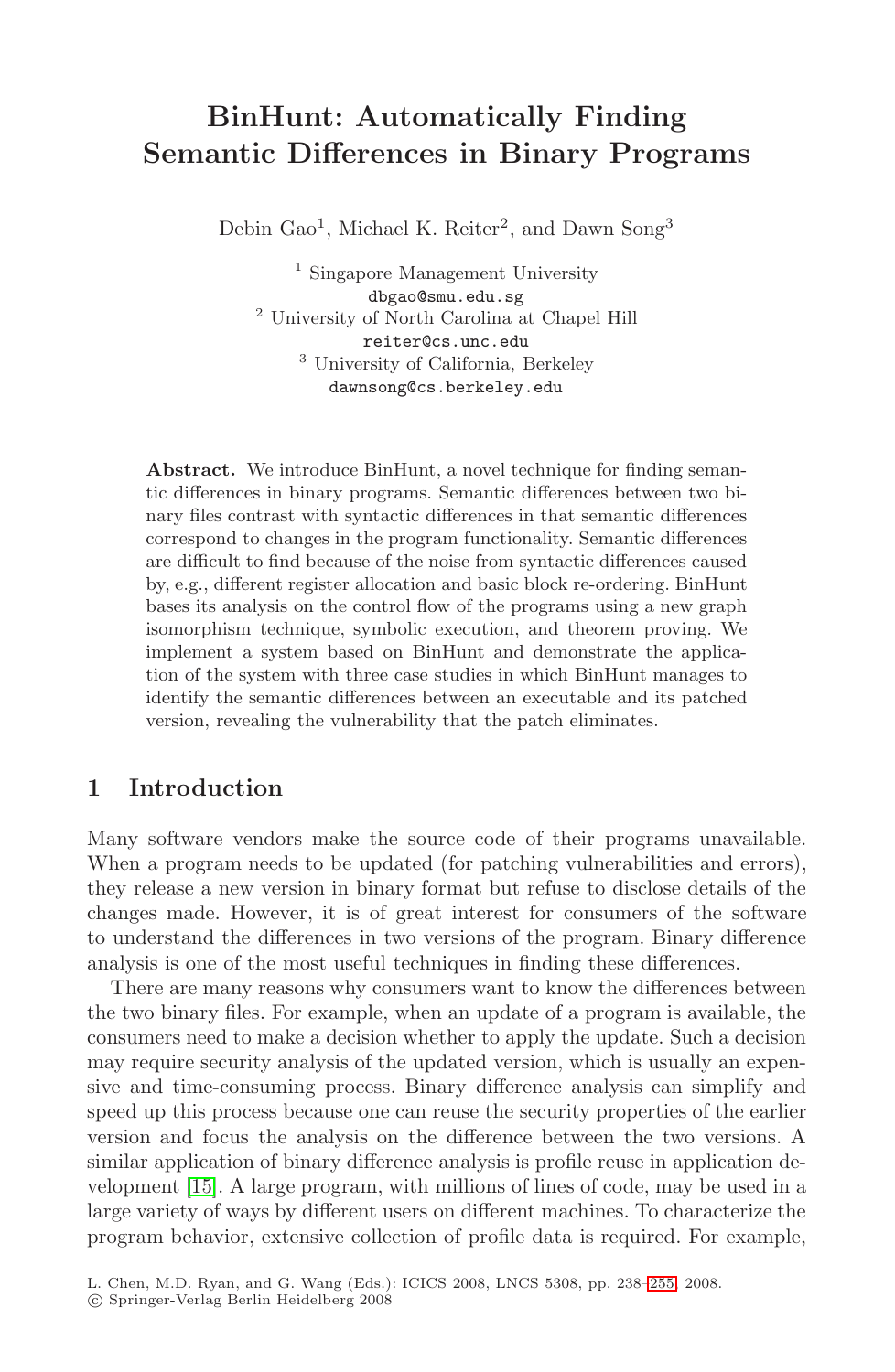BMAT is a tool that matches two versions of a binary program to propagate profile information from an older, extensively profiled build to a newer build. Another reason why binary difference analysis is useful is that in many cases the differences in two versions of a program correspond to vulnerabilities in the earlier version that the later version patches. One may be able to find vulnerabilities in a program using binary difference analysis, and subsequently exploit those vulnerabilities and attack consumers who have not applied the update.

Although such binary difference analysis is very useful, it is different from the binary difference tools that we use to produce and apply patches (bsdiff, bspatch, xdelta, jdiff, jpatch, and etc.), because many syntactic differences may not correspond to semantic changes in the program. In the next section, we will carefully define what syntactic and semantic differences are, but intuitively semantic differences correspond to changes in the program functionality, and are what we seek to identify in this paper.

Finding the semantic differences between two binary files is challenging for many reasons. For example, a small change in the source code may cause the compiler to us[e a](#page-10-0) different register allocation in other parts of the program in which the corresponding source code remains the same. Similarly, a small change in the source code may change the size of a small number of basic blocks, which further triggers the compiler to re-order many other basic blocks in the binary file. For these and other reasons, a small change in source code may lead to many changes throughout the binary file. For example, in one of the case studies we report, the patch of the gzip program consists of only 5 additional lines of code in one function, but all the 75 non-empty functions in the resulting binary file are changed (see Sect. 6). To find semantic differences between such binaries, we must match semantically identical basic blocks that are nevertheless syntactically different and located differently, and similarly match semantically identical functions. In this paper, we use "match" and "matched pair" to denote a pair of basic blocks (or a pair of functions), one from each binary file, and use "matching" to refer to a set of matched pairs of basic blocks (or functions) in which any basic block (respectively, function) from the first file is matched to at most one from the second file, and vice versa.

We propose a novel technique, called BinHunt, to find the semantic differences between two binary files by analyzing the control flow of the program. The control flow reflects the functionality and seldom changes because of, e.g., different register allocations or basic block re-ordering, making it an attractive feature for finding the semantic differences. BinHunt first constructs a control flow graph (CFG) for each function and a callgraph (CG) for the entire binary file. After that, a customized graph isomorphism algorithm is used to find the best (partial) matchings between functions and between basic blocks. Our graph isomorphism algorithm is more accurate than previous techniques used in binary difference analysis, because its backtracking will replace erroneous matches by better ones, whereas previous approaches are greedy and erroneous matches will propagate through the isomorphism process. The output of this algorithm is a (partial) matching between functions in the two binary files, and a (partial)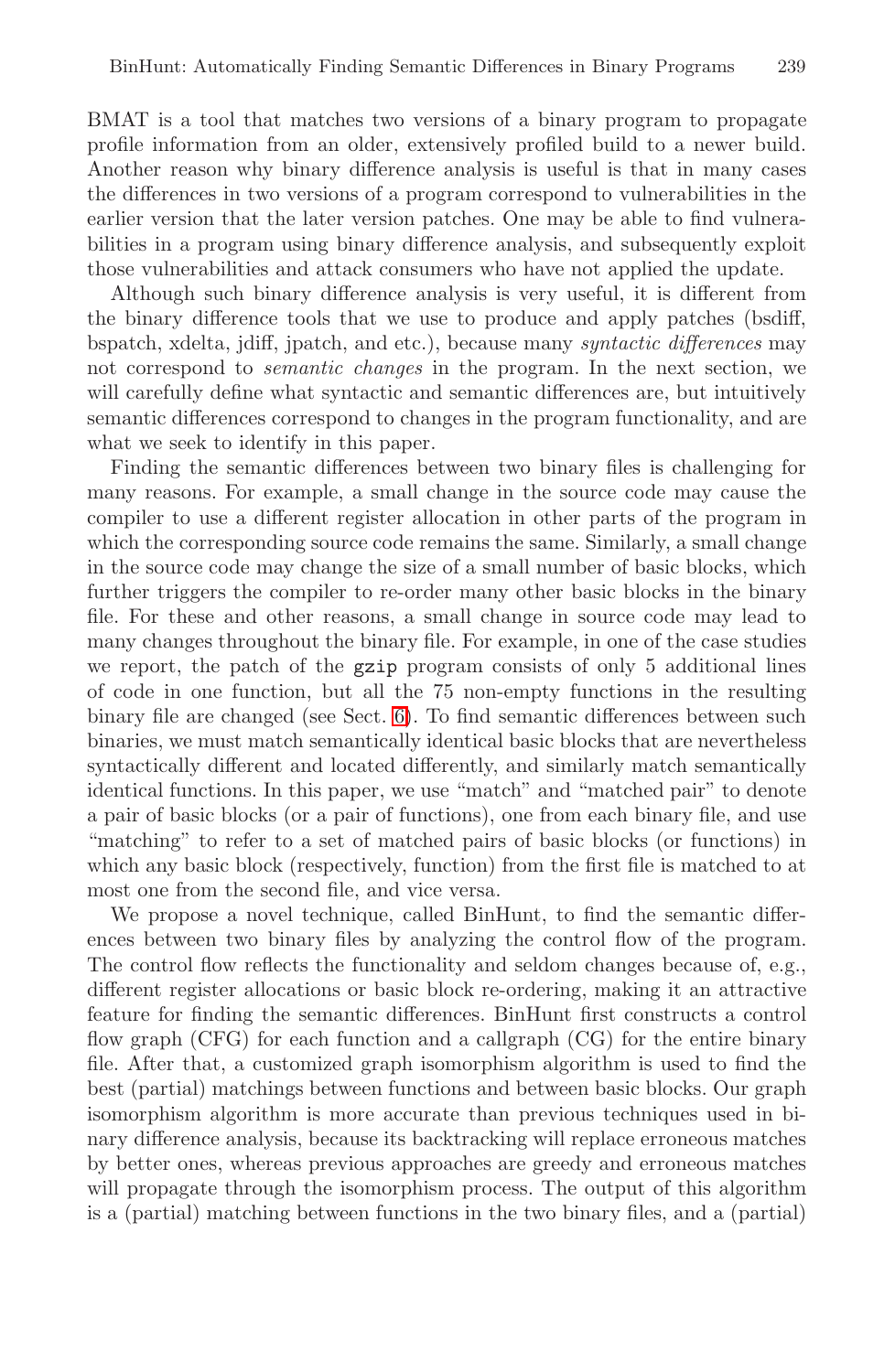#### 240 D. Gao, M.K. Reiter, and D. Song

matching between basic blocks in two matched functions. It also outputs a matching strength for each match of functions or basic blocks, which tells how similar the two functions or basic blocks are. The matchings together with the matching strengths tell us where the semantic differences are.

A component of BinHunt is a method to accurately compare two basic blocks using symbolic execution and theorem proving. This novel technique helps determine if two basic blocks are functionally equivalent. It provides a guarantee that if two basic blocks are found to be different by BinHunt, then they must not be functionally equivalent. To the best of our knowledge, this is the first paper introducing suc[h a](#page-17-1) technique for binary difference analysis. Being able to accurately compare two basic blocks not only improves the accuracy of the graph isomorphism computation, but helps in finding its solution faster.

We have implemented a system based on BinHunt and report on three case [st](#page-17-1)udies where we have used it to locate the semantic differences between binaries, which in these cases correspond to vulnerabilities in one version of a binary that was patched in the subsequent version. Note that when used to find software vulnerabilities, BinHunt is not meant to replace existing tools to generate exploits from syntactic binary differences [2], but instead to augment such tools. For example, in one of our case studies, all of the 75 non-empty functions in the binary change syntactically as the result of a very small change to one of the functions in the source code. Rather than applying an exploit-generation tool of Brumley et al. [2] to each of such a large number of syntactic differences to find the one that can be exploited, BinHunt can help identify the one semantic difference so that subsequent an[aly](#page-2-0)sis can focus on that.

# **2 Problem Definition and Overview of Our Approach**

Given are two binary files, which are usually two versions of the same program, possibly compiled with optimizations for increased performance. We assume that source code of these binary files is not available. We also assume that function names extracted from these binary files are unreliable for the purpose of binary difference analysis, since they can be changed easily.<sup>1</sup>

The outputs of the system are a (partial) matching between functions from the two binary files, a (partial) matching between basic blocks from two matched functions, and a *matching strength* for each pair of matched functions or basic blocks. The matching strength tells how similar the matched functions or basic blocks are. Unmatched functions and unmatched basic blocks, as well as matched functions and matched basic blocks with low matching strengths, constitute the semantic differences found between the two binary files.

<span id="page-2-0"></span>The difference between two functions or between two basic blocks could be syntactic and semantic. Syntactic differences refer to differences in the instructions, whereas semantic differences refer to differences in functionality (i.e., input-output behavior). It is possible that a syntactic difference is not semantic.

<sup>1</sup> This is especially important when BinHunt is used to analyze malware, where attackers intentionally make static analysis of the software difficult.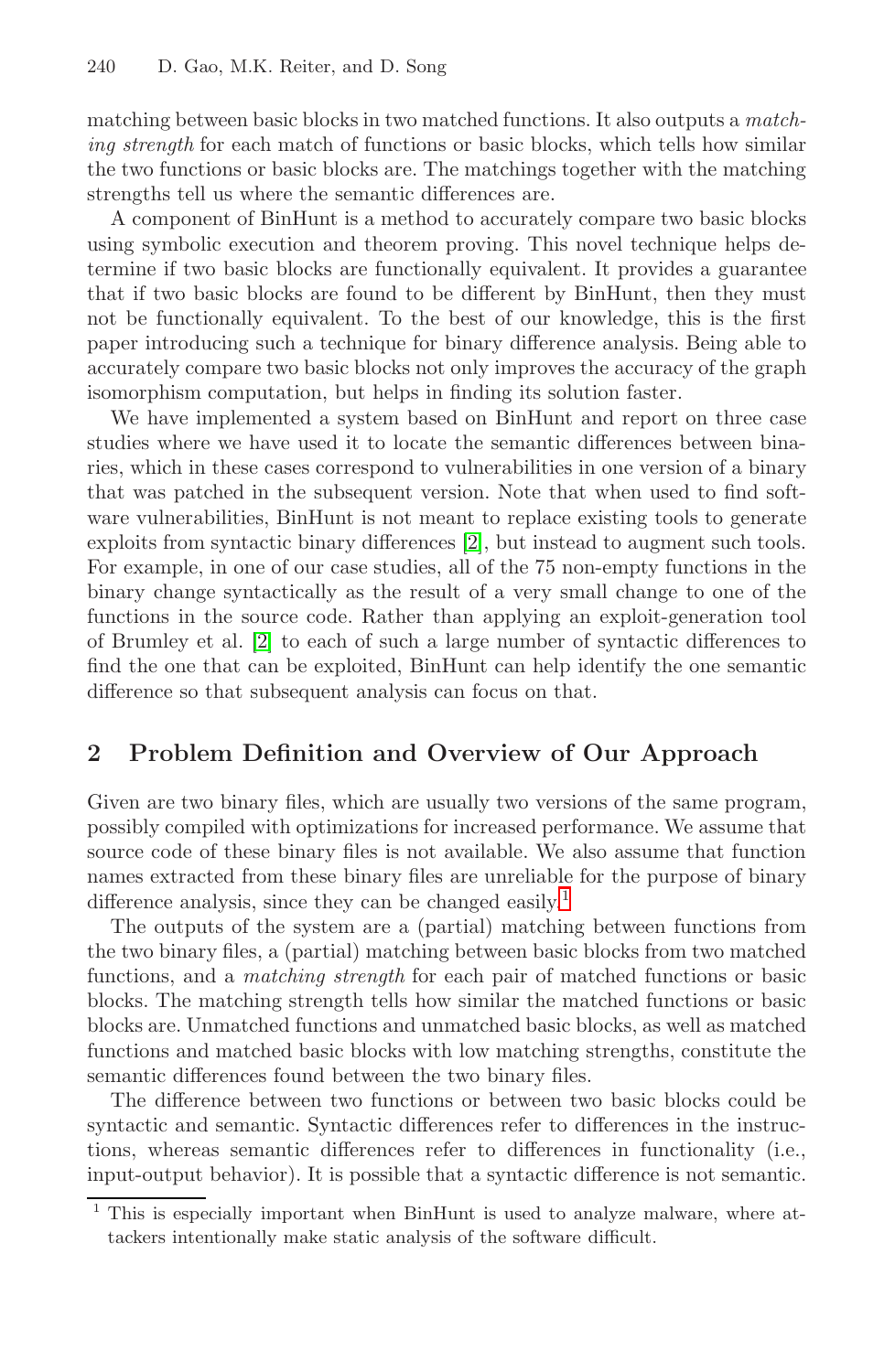As mentioned in Sect. 1, basic blocks could use different register allocations to perform the same task, which means that the two basic blocks with different instructions may have the same functionality. Similarly, basic block re-ordering may make two functions look very different, but the two functions could provide exactly the same functionality. Here we are concerned with finding semantic differences, and so the output matchings and matching strengths from BinHunt should eliminate functionally identical functions and identical blocks from consideration, by matching them to one another with high matching strengths.

BinHunt uses a graph isomorphism technique, applied to the control flow and call graphs of the two binary files, to find the partial matchings between functions and between basic blocks. In order to compute isomorphisms on graphs, BinHunt first needs to find the control flow of the programs. This is achieved by first disassembling the binary files and locating the code segments. The x86 instructions are then converted into an intermediate representation for constructing the control flow graphs and callgraphs. The graph isomorphism computation in BinHunt uses a novel technique to compare the functionality of basic blocks. This is achieved by symbolically executing the two basic blocks and using a theorem prover to test whether the effects of the basic blocks are always the same. With this novel technique for comparing the basic blocks, BinHunt is able to filter out most syntactic differences that do not correspond to semantic changes in the binary files.

## **3 System Architecture**

Figure 1 shows the overall system architecture. The binary files are first passed to a front-end disassembler, which outputs a sequence of x86 instructions. Next, the x86 instructions are converted into an intermediate representation (IR) for easier and more accurate analysis. The IR is then used for control flow analysis, where the output is a set of control flow graphs (CFGs), one for each function. and a callgraph (CG) for the binary. In the last step, the CFGs and CG of the two binary files are passed to our graph isomorphism engine to find a matching between functions, a matching between basic blocks in matched functions, and matching strengths for each pair of matched functions and basic blocks.



**Fig. 1.** Overall architecture of BinHunt

#### **3.1 Disassembler**

The disassembler parses each binary file and locates the code segments, which are disassembled into a sequence of x86 instructions. We implement a plug-in to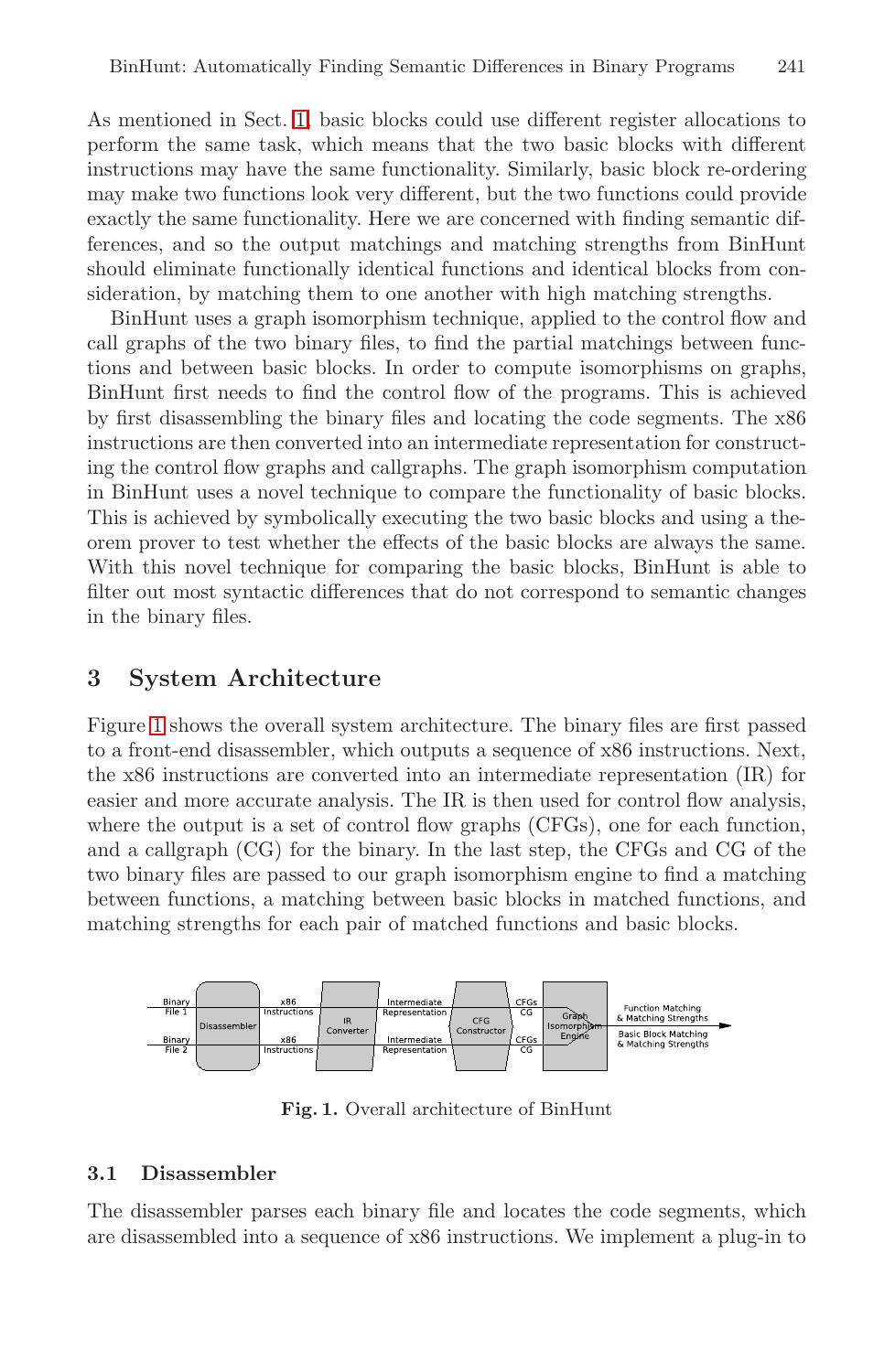IDA Pro [6], a commercial disassembler, to do this, though other disassemblers could be used as well.

#### **3.2 Intermediate Representation**

The x86 computer fa[mily](#page-17-2) has a CISC (Complex Instruction Set Computer) instruction set, and is widely regarded as a very complicated set of instructions. For example, it consists of about 300 instructions; instructions are of variable length; and arithmetic instructions may set status bits, making them have side effects. It has undergone numerous changes over time, most of which were to add new functionality while maintaining backward compatibility. The complex nature of the x86 instruction set makes its static analysis difficult. In fact, some research even takes advantage of this complexity to obfuscate binary executables to improve their resistance to static analysis [10]. Because of this, some researchers choose to perform the analysis on an intermediate representation (IR), instead (e.g., [1]). In this project, we will take a similar approach, converting the x86 instructions into IR first, and then analyzing the IR.

<span id="page-4-0"></span>The IR language we u[se](#page-6-0) is far simpler. It consists of roughly a dozen different statements, which are type-checked and free of side effects. In some cases, this simplicity does result in a loss of precision, and so our subsequent analysis might conclude that two basic blocks are functionally identical when they are not. However, we have not found examples where this loss of precision hides a semantic change in which we are inte[reste](#page-4-0)d. There are two major benefits of this simplicity. First, it makes the basic block comparison easier and more reliable. It is easier because our symbolic execution and theorem proving are applied on a much simpler set of instructions (see Sect. 4). It is also more reliable because the instruction simplification reduces the language variation in performing the same functionality. For example, two functionally equivalent basic blocks that are syntactically very different in their x86 instructions may look quite similar in their IR, because of the i[nstr](#page-17-3)[uct](#page-17-4)ion simplification. Second, it makes our control flow analysis much simpler and more scalable (see Sect. 3.3).

#### **3.3 Constructing Control Flow Graphs and Callgraphs**

There are many ways of analyzing the IR of two binary files to find their differences. The IR of a program is just a sequence of instructions. Many traditional sequence comparison techniques can be used to find the differences between the two sequences, e.g., dynamic programming [14,12]. However, these techniques are not suitable in this paper, because our objective is not to find all syntactic differences in the instruction level, but to find semantic ones that correspond to changes in the program functionality.

What makes this problem unique is that there could be many changes in the instructions that do not correspond to changes in functionality, as described in Sect. 1. As a result, we propose analyzing the control flow of the programs to find the differences. The control flow of a program is much more resistant to "superficial" changes like different register allocations and basic block re-ordering, and therefore is a more attractive feature for finding semantic differences.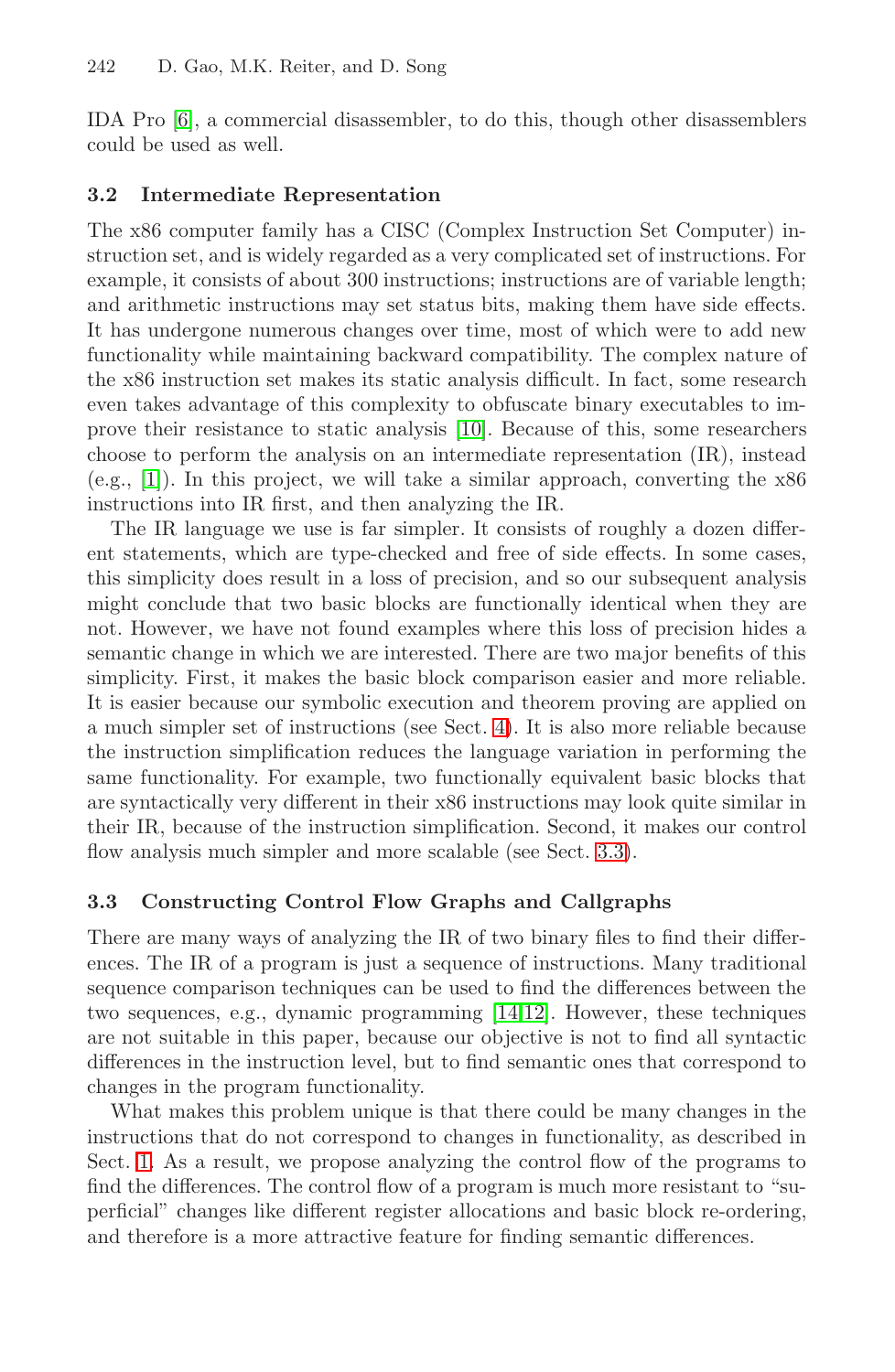We represent the control flow of a program by a set of control flow graphs and a callgraph. A control flow graph (CFG) consists of a set of nodes each representing a basic block and a set of directed edges representing the control flow among the basic blocks. We construct a CFG for each function found in the binary file. We also construct a callgraph (CG) for each binary file, with the set of nodes corresponding to the functions in the file and the set of directed edges representing calls among the functions.

<span id="page-5-1"></span>Note that although we base our binary difference analysis on the control flow of the program, the CFGs and the CG may not contain all necessary information for identifying the differences. For example, two programs may have isomorphic CFGs and CGs, but the nodes in them may be functionally different. Therefore, we still need to compare two corresponding basic blocks to find out if they provide the same functionality. Basic block comparison also helps in graph isomorphism (see Sect. 3.4), and we will detail our novel technique for basic block comparison in Sect. 4.

#### **[3.](#page-5-0)4 Comparing the CGs and the CFGs**

A critical part of BinHunt is to compare the CFGs and CGs to find the matchings between corresponding functions and basic blocks. We do this by introducing a new graph isomorphism algorithm based on the backtracking technique.

Suppose we have obtained the CFGs of two functions by disassembling the code segments, converting x86 instructions into IR and analyzing the control flow. The next step is to compare the two CFGs to find nodes that match to each other. This can be conceptualized as the maximum common subgraph isomorphism problem.<sup>2</sup> Intuitively, t[he](#page-7-0) maximum common subgraph isomorphism problem is to find the largest common subgraph of two given graphs. Once the maximum common subgraph is found, nodes in the subgraph will correspond to matched basic blocks, and nodes outside of the subgraph will correspond to unmatched ones. Similarly, when given two CGs, we try to find the maximum common subgraph in which the nodes correspond to matched functions, and nodes outside of the subgraph correspond to unmatched functions.

<span id="page-5-0"></span>We will detail our algorithm for finding the maximum common subgraph and how to interpret the output of the algorithm in Sect. 5. Note that two matched functions may not be exactly the same. There could be differences within the two functions and therefore we need to find the maximum common subgraph for the two matched functions as well in order to identify the binary differences. Since maximum [com](#page-8-0)mon subgraph isomorphism is NP-complete, we need to propose an efficient algorithm which works practically for real problems. The efficiency of such an algorithm highly depends on the sequence in which nodes are examined for possible matches. In order to try the most likely matches first, we need to be able to tell whether the basic blocks represented by the nodes are similar. To do

 $2$  More precisely, we solve the maximum common *induced* subgraph isomorphism problem, which is defined in Sect. 5.1. However, we typically refer to this as simply the "subgraph isomorphism" problem or a similar variant, for simplicity.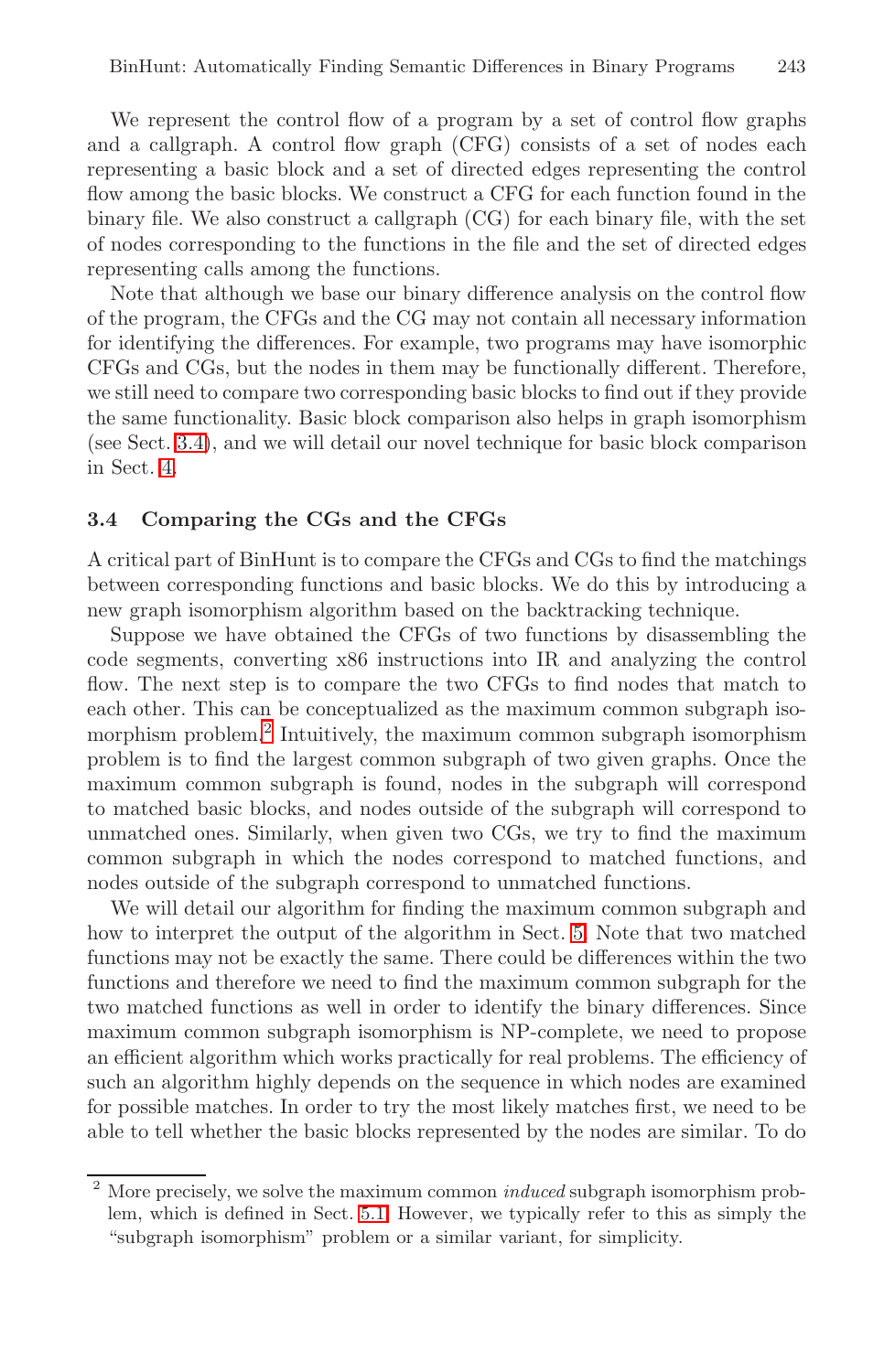<span id="page-6-0"></span>this, we propose a novel technique using symbolic execution of the basic blocks and theorem proving. This technique is detailed in Sect. 4.

## **4 Ba[sic](#page-5-1) Block Comparison**

<span id="page-6-1"></span>Basic block comparison is important for two reasons. First, it improves the efficiency of graph isomorphism. As mentioned in Sect. 3.4, the algorithm has better efficiency if the best matches are tried first, which is possible only if there i[s a](#page-17-5) way to measure the similarity of two basic blocks accurately. Second, basic block comparison helps identify any semantic differences between matched functions. As noted in Sect. 3.4, two matched functions or basic blocks may not be the same. Accurate basic block comparison can help identify the semantic differences with low false-positive and false-negative rates.

## **4.1 Symbolic Execution and Theorem Proving**

Symbolic execution [7] is a well-known program analysis technique to represent values of program variables with symbolic values instead of concrete (initialized) data and to manipulate e[xp](#page-17-6)ressions involving symbolic values. For each basic block, we first find all the input and output registers and variables. We then use symbolic execution to represent the final values of the output registers and variables. That is, the output values computed by the basic blocks are expressed using the program input symbols. This process is fast since we are dealing with basic blocks, in which instructions are executed sequentially.

To test if two basic blocks are functionally equivalent, we apply a theorem prover to test if the output registers and variables of the basic blocks are the same. The theorem prover we employ is STP [5]. STP is a decision procedure for the satisfiability of quantifier-free formulas in the theory of bit-vectors and arrays that has been optimized for large problems encountered in software analysis applications. We pick the symbolic representation of one register/variable from each basic block and use STP to test if they are equivalent, assuming that the inputs to the basic blocks share the same values.

Symbolic execution with theorem proving helps us determine whether two registers or variables contain the same value after the executions of two basic blocks. However, in general we do not know which registers or variables to pick for testing because the two basic blocks could use different registers or variables to provide the same functionality. We try all pair-wise comparisons and check if there exists a permutation of the registers and variables between the two basic block such that all matched registers and variables contain the same value. If such a permutation exists, we conclude that the two basic blocks are functionally equivalent. With this, our technique ensures that if two basic blocks are found to be different by our technique of symbolic execution and theorem proving, then they must not be functionally equivalent.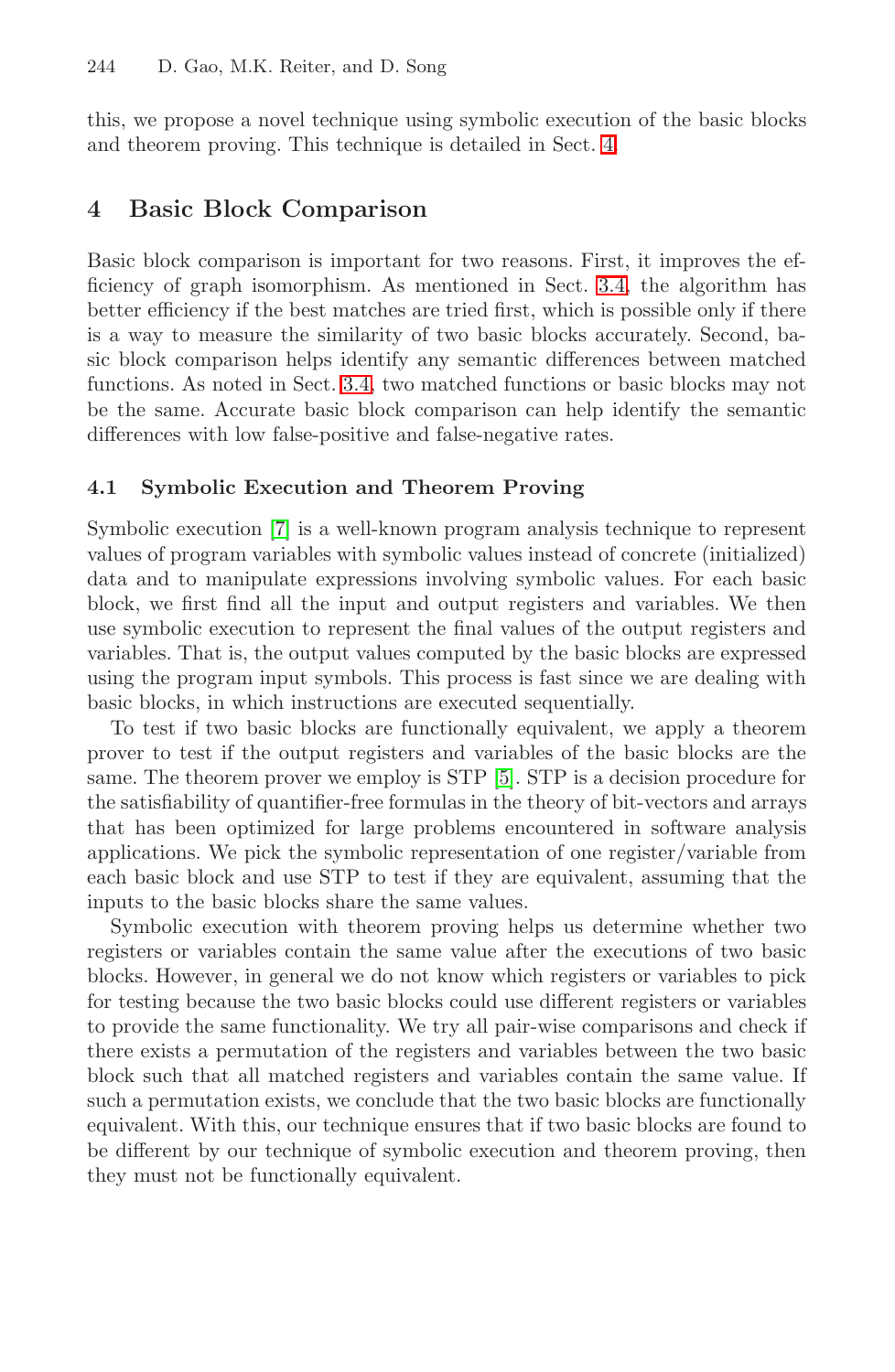<span id="page-7-1"></span>Note that this property holds even if the two binary files are compiled using different compilers or compiler options. However, it only holds for basic block comparison and not for function comparison. That is, even if our symbolic execution and theorem proving show that the basic blocks in two functions are different, the two functions may, in fact, be functionally equivalent.

We could perform the same analysis for functions, i.e., we could use symbolic execution to represent outputs of two functions and test if these outputs are equivalent. However, performance becomes an issue as b[oth](#page-6-1) symbolic execution and theorem proving take a long time to process functions of even moderate size.

#### **4.2 Matching Strength**

<span id="page-7-0"></span>We define *matching strength* of two basic blocks to denote how similar they are in their functionality. Matching strength is a function of the two basic blocks only, and does not depend on the context in which they execute. Matching strength of two basic blocks that are deemed functionally equivalent (Sect. 4.1) is assigned 1.0 if they use the same registers or 0.9 if they use different ones. If two basic blocks are deemed not functionally equivalent, smaller matching strengths are assigned. The reason why we assign a matching strength of 0.9 for basic blocks using different registers is that our technique evaluates the basic blocks independently. Even if the two basic blocks are functionally equivalent, they may be used in different contexts. This is slightly more likely when the basic blocks use different registers, and therefore we assign a slightly smaller matching strength.

## **5 Maximum Common Induced Subgraph Isomorphism**

Graphs are sets of nodes with edges connecting pairs of nodes. Similarity measurement between graphs can be achieved by graph matching, which is a procedure to identify common subgraphs. The measure of similarity is then given by the size of the maximum common subgraph. This technique has its application to many problems.

Graph matching is known to be a computation[all](#page-17-7)[y](#page-17-8) [e](#page-17-8)xpensive procedure. A number of graph-matching algorithms, both optimal and approximate, have been proposed over the last three decades [11]. Most optimal algorithms for common subgraph isomorphism are based on maximal clique detection in the association graph [9]. However, it is widely accepted that the problem of exact subgraph isomorphism, which is a special case of common subgraph isomorphism with the requirement that the resulting common subgraph coincides with one of the input graphs, is much more efficiently solved by the backtracking algorithm [8,13].

In our problem of binary difference analysis, especially in applications in which the two binary files under analysis are two versions of the same program, the maximum common subgraph is very likely the same or very close to one of the two input graphs. Therefore, we choose an algorithm based on the backtracking technique [8]. Below, we first define the common subgraph problem we are trying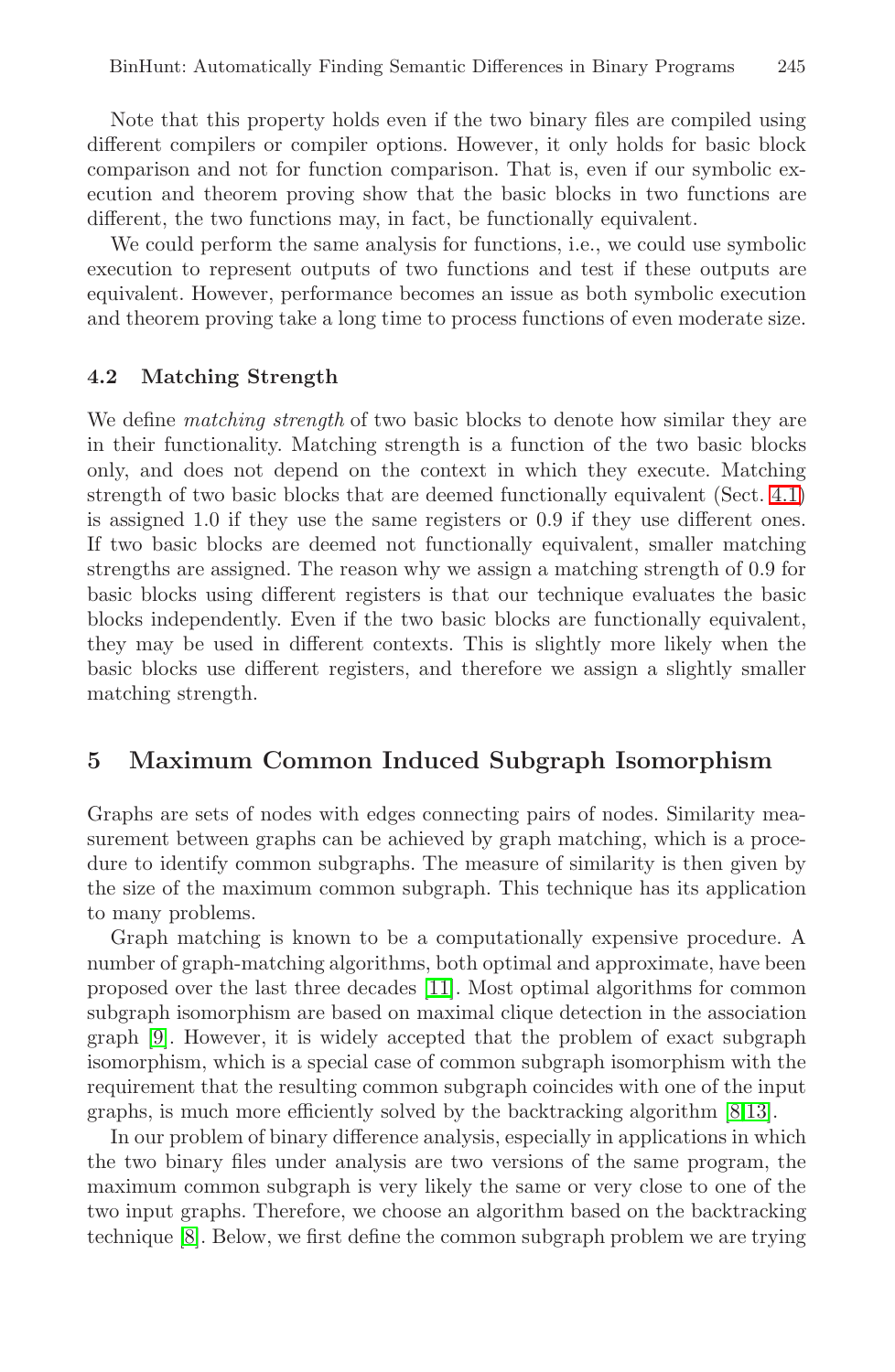<span id="page-8-0"></span>to solve. We then describe the basic idea of the backtracking algorithm, and our customizations to it to make it efficient and suitable for binary difference analysis.

#### **5.1 Definitions**

Given a graph  $G = [V, E]$ , graph  $H = [W, F]$  [is](#page-9-0) [an](#page-9-0) induced subgraph of G if and only if  $W \subseteq V$  and  $F = E \cap (W \times W)$ . Given two graphs G and H, we define the maximum common induced subgraph isomorphism problem as finding the largest induced subgraph of  $G$  that is isomorphic to an induced subgraph of  $H$ . We call this largest induced subgraph the maximum common induced subgraph of G and H. Here "largest" means that the subgraph is largest according to some subgraph measurement, which is not necessarily as simple as counting the number of nodes in the subgraph. We define this subgraph measurement in Sect. 5.3.

## **5.2 Backtracking Algorithm**

The backtracking algorithm offers a simple solution to the maximum common induced subgraph isomorphism problem. The algorithm essentially enumerates all possible matches of the nodes from the two input graphs. A property of this algorithm is that an erroneous match added to the result will be replaced by a better match subsequently.

```
Isomorphism (D, M)1: if Extendable(D, M) then
2: v \leftarrow \text{PickAny}(D)<br>3: Z \leftarrow \text{GetPossible}3: Z \leftarrow \text{GetPossibleMatching}(v, D)<br>4: for all w \in Z do
4: for all w \in Z do<br>5: M' \leftarrow M + [v, v]5: M' \leftarrow M + [v, w]<br>6: D' \leftarrow \text{Refine}(v, w)6: D' \leftarrow \text{Refine}(v, w, D)<br>7: Isomorphism(D', M')7: Isomorphism(D', M')8: end for
9: D' \leftarrow \text{Refine}(v, \text{null}, D)10: Isomorphism(D', M)11: end if
      Fig. 2. Isomorphism function
                                                   Figure 2 shows the pseudo-code of
                                                a recursive version of the backtrack-
                                                ing algorithm. If G = (V, E) and H =(W, F) are the input graphs, then D
                                                contains all possible pairs of nodes
                                                that might still be matched (initially
                                                V \times W, and M contains matched
                                                node pairs (initially empty). We as-
                                                sume that G and H are global vari-
                                                ables in Figure 2; all other variables
                                                are local and are passed by value.
                                                On each entry to Isomorphism(), M
                                                records the matched node pairs of
                                                the partial common induced subgraph
                                                found. It first checks whether the so-
                                                lution is extendable. If it is extendable
                                                (Line 1), it picks an unmatched node
```
v (Line 2) and assigns Z all possible matches for v (Line 3). For each node w in Z (Line 4), the algorithm extends the solution by adding the match  $[v, w]$  to M (Line 5), refining  $D$  (Line 6), and recursively calling  $Isomorphism()$  (Line 7). In the end, the search is complemented by exploring extensions of M that do not include the chosen node  $v$  (Line 9 and 10). This last step is necessary because a subgraph not containing  $v$  (considered in the last step) may be larger than any subgraphs containing  $v$  (considered in earlier steps). With this, Isomorphism() completes trying all possible matches of the nodes.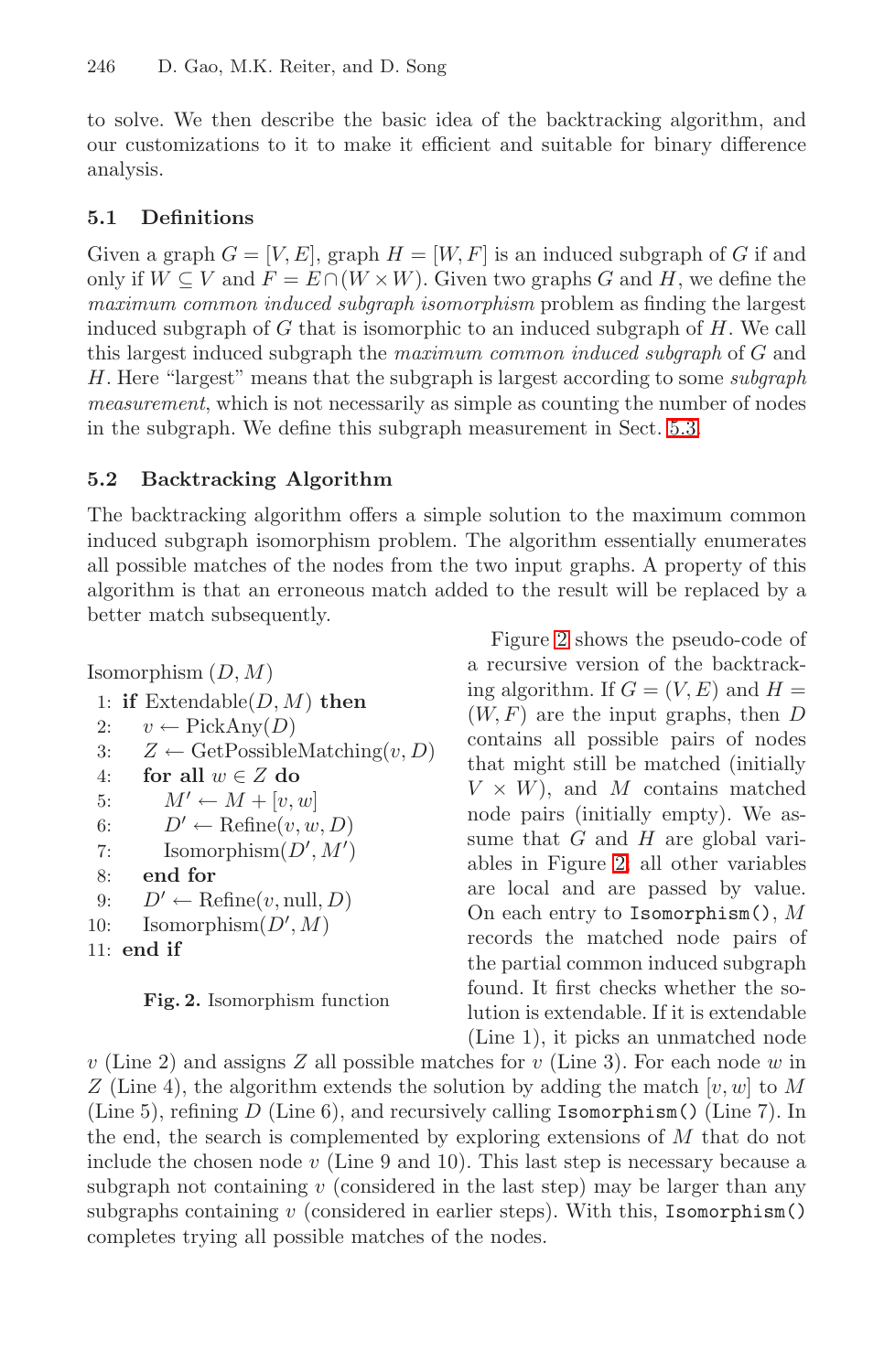#### <span id="page-9-1"></span><span id="page-9-0"></span>**5.3 Customizations to the Backtracking Algorithm**

**Matching strength and subgraph measurement.** In traditional backtracking algorithms [13,8], nodes are labeled (colored) and a possible match is one that consists of nodes with the same label (color). We do not introduce such labels for nodes in our CFGs and CGs, because any nodes in a graph may be matched with any nodes in the other graph in our problem. Instead, we utilize matching strength to guide us which two nodes are more likely to be matched.

The matching strength for two basic blocks was detailed in Sect. 4.2. This is the matching strength used when computing the maximum common induced subgraph of the CFGs of t[wo fu](#page-8-0)nctions. We define the matching strength of two functions—which is used when computing the maximum common induced subgraph of the CGs of two binaries—to be 1.0 if the instructions (x86 or IR) of the two functions are the same. Otherwise, their matching strength is the subgraph measurement divided by the num[be](#page-8-1)r of nodes in the CFG that has fewer nodes, where subgraph measurement is defined as the summation of matching strengths of matched nodes (basic blocks). Subgraph measurement is used not only in defining the matching strength of two functions, but in the definition of maximum common induced subgraph (see Sect. 5.1).

**Customizations to improve efficiency.** As the backtracking algorithm enumerates all possible matches, it could be very inefficient for large graphs. The functions Extendable(), PickAny() and Refine() in Figure 2 are important in making the algorithm efficient for practical problems.

Function Extendable() first makes a prediction on the maximum common induced subgraph assuming all unmatched nodes can be matched perfectly, which is the best possible output given the current matching. If this best possible output is not better than the best subgraph found previously, then further enumeration is not necessary and Extendable() simply returns false.

Extendable() can improve the efficiency only if good matches are tried first. The earlier the good matches are tried, the more times when Extendable() returns false, and therefore the more efficient the algorithm is. So we want to make function PickAny() return the best matching candidate first. In Bin-Hunt, PickAny() returns the node that has the largest matching strength with nodes in the other graph. PickAny() also considers the connectivity (number of predecessors and successors) of the node; i.e., nodes with larger connectivity will be returned if there are multiple nodes with the same maximum matching strength.

Refine() updates the set of possible future matches by removing 1)  $[v, w]$ (the new match); and 2) other matches that would not conform to the definition of common induced subgraph were they added to  $M$  in the future. For example, assume that v has a predecessor v' in  $G((v', v) \in E)$ , and w' is not a predecessor of w in  $H((w', w) \notin F)$ .  $[v', w']$  has to be removed from D because if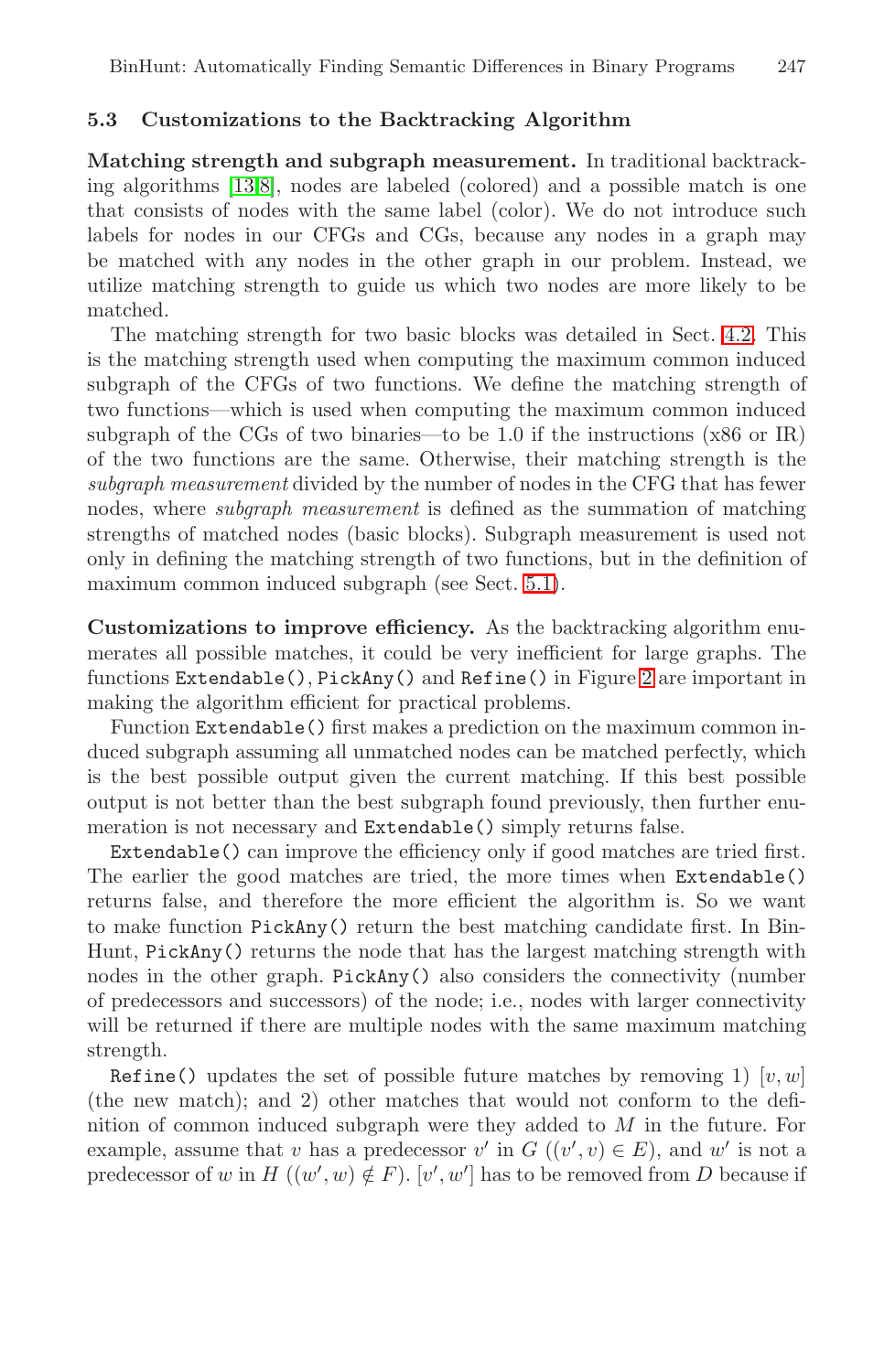$[v', w']$  is added to M, then the subgraph of G will contain edge  $(v', v)$  while the subgraph of H will not contain edge  $(w', w)$ , making the two subgraphs not isomorphic.

**Timeout and output of the backtracking algorithm.** With the help of the three functions Extendable(), PickAny() and Refine(), the backtracking algorithm is able to try the best match early and therefore becomes more efficient by quickly terminating the processing of other possible matches that will not result in large subgraphs. However, in some cases where the CFGs are very big, the algorithm may still take too much time to converge.

To have a good balance between efficiency and accuracy, we introduce a timeout on some invocations to Isomorphism(). Specifically, when BinHunt tries to find the matching strength for every pair of functions from the two binary files for the input to CG isomorphism, timeouts are enabled. If a timeout is reached, we simply assign a default value to the matching strength. In CG isomorphism, however, the timeout is disabled. Lastly, after the function matching is found, the maximum common induced subgraph is recalculated (with timeout disabled) for matched function pairs that resulted in a timeout in the first step.

The output of BinHunt consists of the (partial) matching between functions from the two binary files, the (partial) matching between basic blocks for matched functions, and the matching strengths for the matched functions and basic blocks. Note that semantic differences correspond to unmatched functions and basic blocks, as well as matched ones with low matching strengths.

## <span id="page-10-0"></span>**6 Case Studies**

We implemented a system for binary difference analysis with the above components and techniques. In this section, we will show the results of using this system in three case studies to discover vulnerabilities in gzip, tar and ASP.NET. We specifically choose these three cases to show how BinHunt performs in complex cases where a small change in one function in the source code leads to substantial syntactic changes in many other functions (the case of gzip), when the semantic changes result in change of control flow in the program (the case of tar), and when only the binary files are available (the case of ASP.NET). For the first two case studies, we obtained the source code of the patched and unpatched versions and compiled them independently to obtain the binary executables for analysis. Once the binary executables were obtained, we made no further use of the source code. For ASP.NET, we downloaded the patched and unpatched binaries directly from the software vendor.

Note that in all of our case studies, the only differences between the two versions correspond to patching vulnerabilities. In other cases, the differences may correspond to new features added to the program, which would complicate the discovery of vulnerabilities.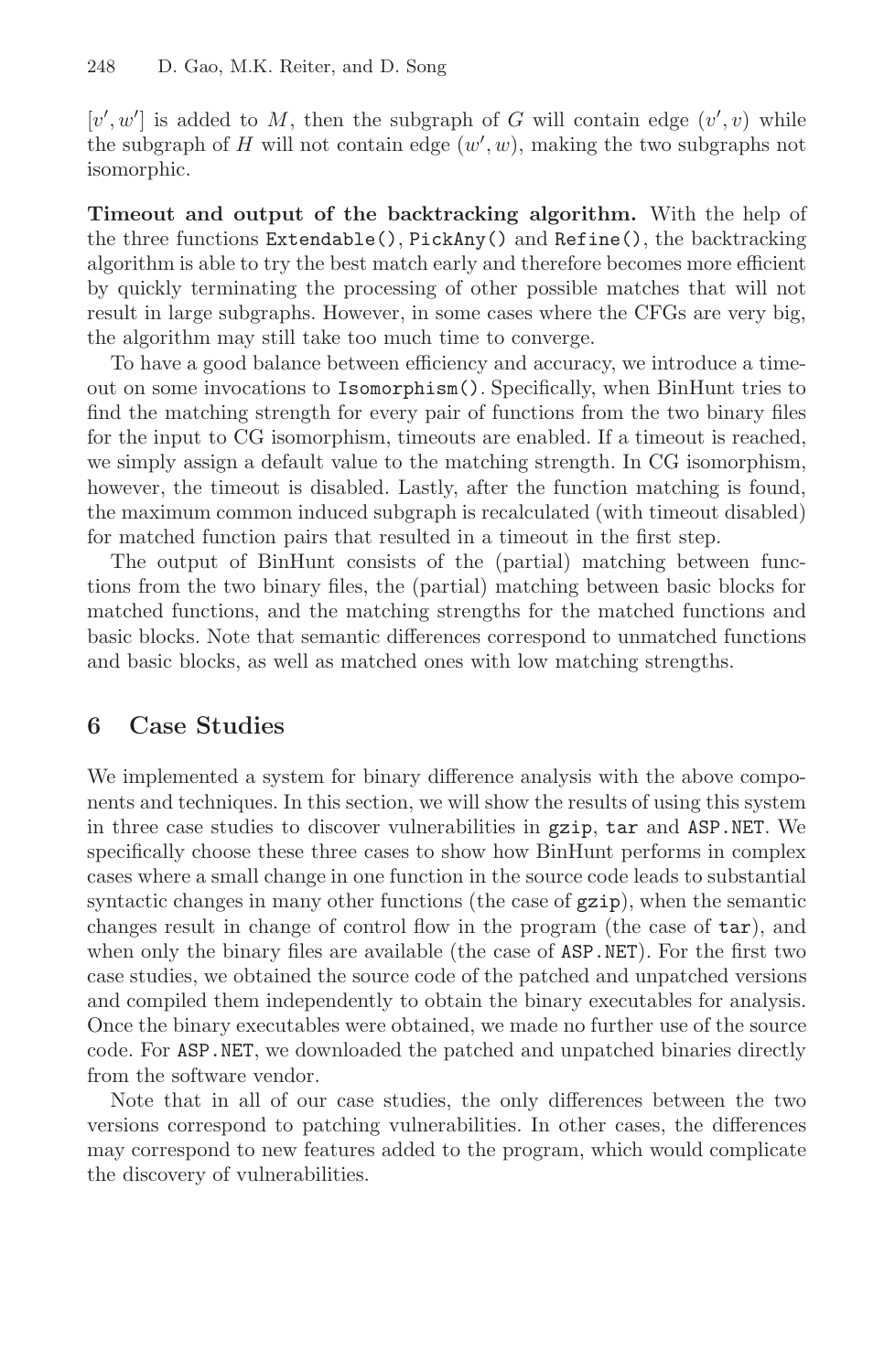## **6.1 Buffer Overflow in** gzip

A release of gzip has a vulnerability that causes a buffer overflow with a file name of 1028 bytes or greater. (See http://www.securityfocus.com/bid/3712 for more details.) This overflow could overwrite stack variables and return addresses, possibly resulting in arbitrary code execution. A patch exists for fixing the problem, and is shown in Fig. 3.

Without going into too much detail, we can see that the patch checks the length of the variable iname and outputs an error message when it is too long. The patch adds a few statements in a

<span id="page-11-0"></span>

**Fig. 3.** The patch for gzip

small function  $get\_istat()$ , which corresponds to only 7 additional lines (including two comment lines). The original source of gzip.c contains 1,744 lines, which means that the change accounts for roughly a 0.4% change in the source [co](#page-11-1)de (when not considering other dependencies). Although it is a very small change in the source code, we find that none of the 75 non-empty functions in the patched binary (which contains more than 8, 500 instructions) is syntactically the same as any functions in the unpatched binary. Further analysis shows that this is mainly due to basic block re-ordering.

Although all non-empty functions are changed syntactically, BinHunt was able to find the correct matching for all non-empty functions. Figure 4 shows the number of non-empty functions that had matching strengths less or equal to the value on the x-axis. Despite the fact that all non-empty functions contain syntactic changes, Bin-Hunt managed to find more than 10 function matches that have matching stre[ngth](#page-7-1)s of 1.0, which means that these matched functions contain basic blocks that are functionally equivalent and that use the same register allocation. There is also a large num-

<span id="page-11-1"></span>

**Fig. 4.** Matching strengths of functions in gzip (CDF)

ber of function matchings that have matching strengths between 0.9 and 1.0, which means that these matched functions contain basic blocks that are functionally equivalent, although some of these basic blocks use different register allocations. (See definitions of matching strength in Sect. 4.2 and Sect. 5.3.)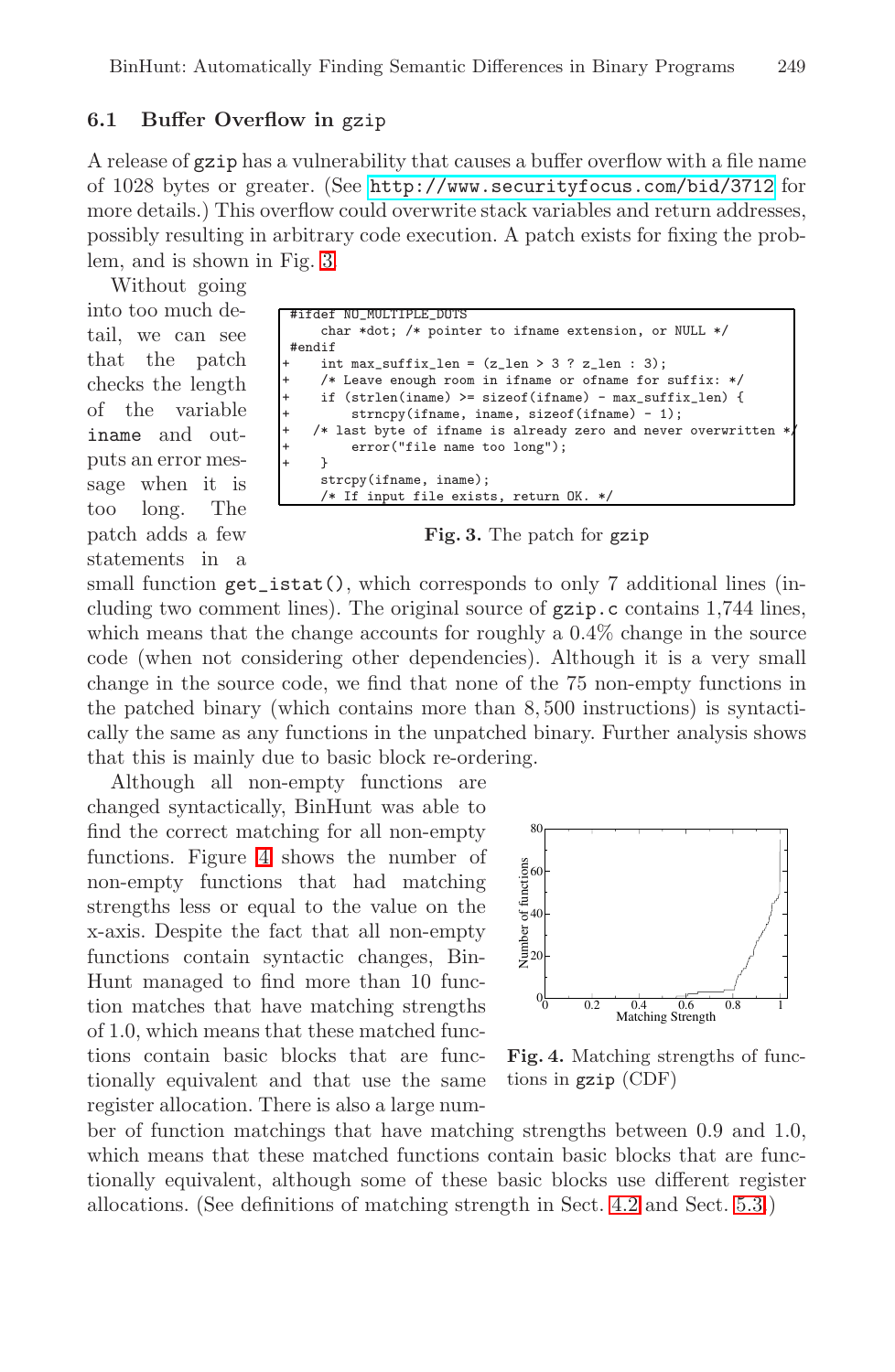#### 250 D. Gao, M.K. Reiter, and D. Song

Among the matched functions with a matching strength less than 0.8, there was only one pair that differed substantially (by 26) in the number of unmatched basic blocks, which was function treat\_file(). The rest of the matched functions had zero or a very small number [o](#page-12-0)f unmatched basic blocks. However, treat\_file() is not the function get\_istat() where changes were made in the source code, but rather its parent function, because function inlining was applied during compilation in both patched and unpatched versions. The parent function is a very large function with more than 900 basic blocks. BinHunt was able to find common subgraphs of a size almost the same as the unpatched function (all basic blocks were matched correctly except the two nodes between which new basic blocks are added), and therefore identified a few additional basic blocks that exist only in the CFG of the patched binary (see Fig. 5 for the additional basic blocks in the dotted rectangle).



**Fig. 5.** Difference found in the parent function of get istat()

Looking at the first few basic blocks within the dotted rectangle in Fig. 5, we found the assembly code as shown in Fig. 6. The repnz instruction repeats doing something as long as a byte is non-zero, which, in most cases, is used to find the terminating byte in a string. In this case study, it is used for the same purpose to find the length of the string at edi. By tracing the register edi we easily found that the string is actually the input parameter representing the file name.

<span id="page-12-0"></span>

|     | mov %esi, %edi              |  |
|-----|-----------------------------|--|
| cld |                             |  |
|     | mov \$0xfffffff, %ecx       |  |
|     | mov \$0x0, %eax             |  |
|     | repnz scas %es: (%edi), %al |  |

**Fig. 6.** Assembly code for differences found in gzip

In this case study, BinHunt identified a few basic blocks that correspond to changes in the source code of gzip. It took about an hour to finish the analysis on a desktop computer with a 2.1GHz CPU. The reason why it takes relatively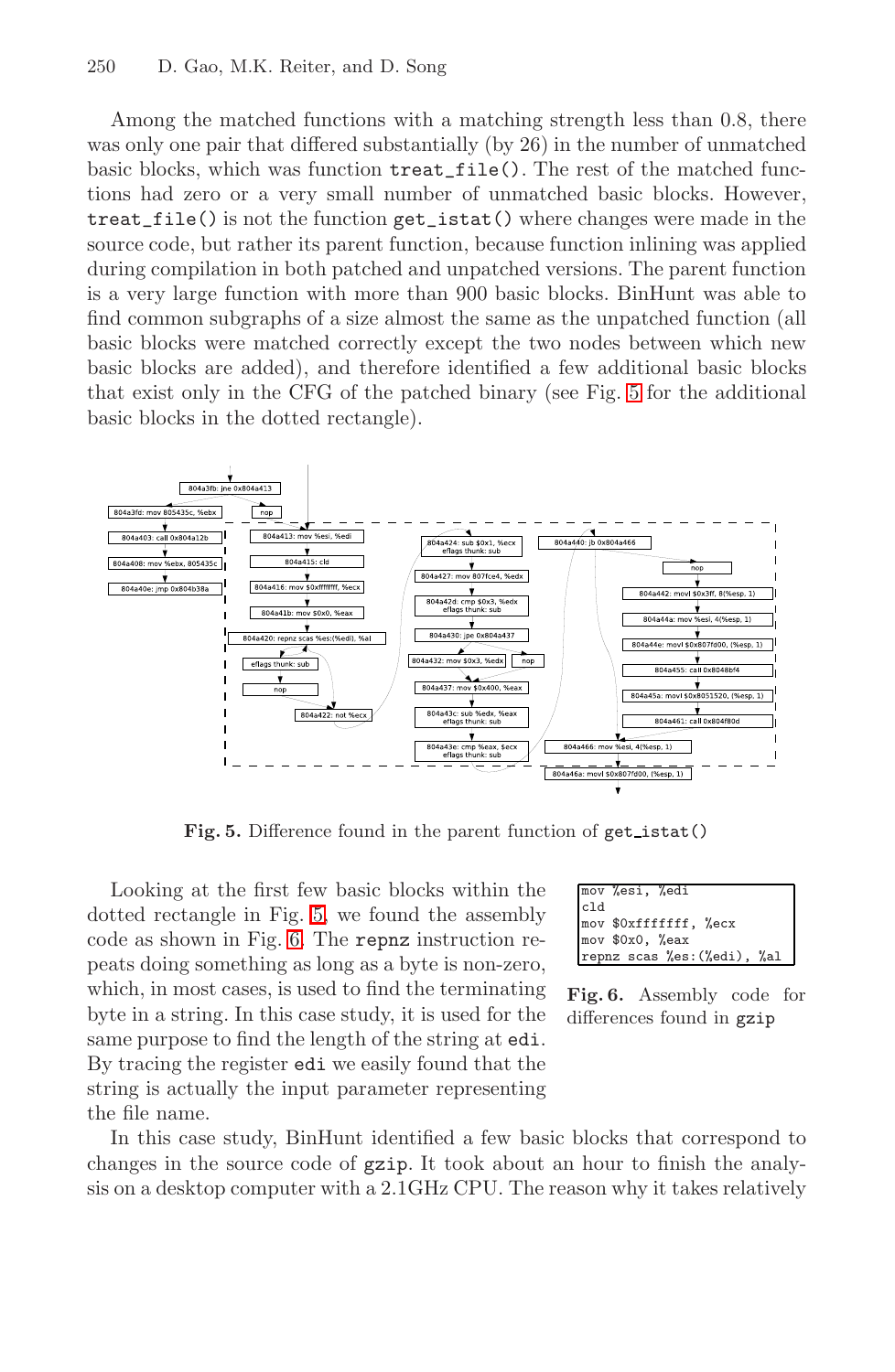long is because all functions in the patched version are syntactically different from functions in the unpatched version. In this case, we configured BinHunt to perform graph isomorphism on all permutations of the 75 functions in each binaries. This also means that the analysis time would not increase substantially if there were more semantic differences between the two binaries.

## **6.2 "Dot dot" Vulnerability in** tar

The patch for the buffer overflow vulnerability in gzip inserts additional instructions into a function, which result in a few additional basic blocks in a CFG. However, these additional basic blocks do not alter the control flow of the original program. BinHunt is very powerful in identifying this type of change in source code because our binary difference analysis is based on analysis of the control flow of the program. Although many patches share the same characteristics of the one for gzip, there are patches which change the control flow of the program. In this subsection, we describe an application of BinHunt to a program in which the patch changes the control flow of the original program.



**Fig. 7.** The unpatched and patched functions in tar

A version of the program tar has an input validation error called the "dot dot" function vulnerability. (See http://www.securityfocus.com/bid/25417/info for more information.) Attackers may exploit the vulnerability to overwrite files on the computer. Figure 7 shows the unpatched and patched versions of the function in which the vulnerability is found. The difference in the source code is that the unpatched function uses a do-while loop, whereas the patched function uses a while loop. This patch changes the control flow of the program. Again, Bin-Hunt was able to find the correct matching between all non-empty functions from the two binary files. In this case, more than 95% of the matches had a matching strength of 1.0. This is due to the fact that function contains\_dot\_dot() is located towards the end of the binary file, and changes in it do not result in much basic block re-ordering. Out of the 470 non-empty functions, the match for function contains\_dot\_dot() had the smallest matching strength of 0.571622.

The graph isomorphism calculation on the CFGs for function contains\_dot\_dot() found a matching for about two-thirds of the basic blocks (the unpatched version has 36 basic blocks and the patched version has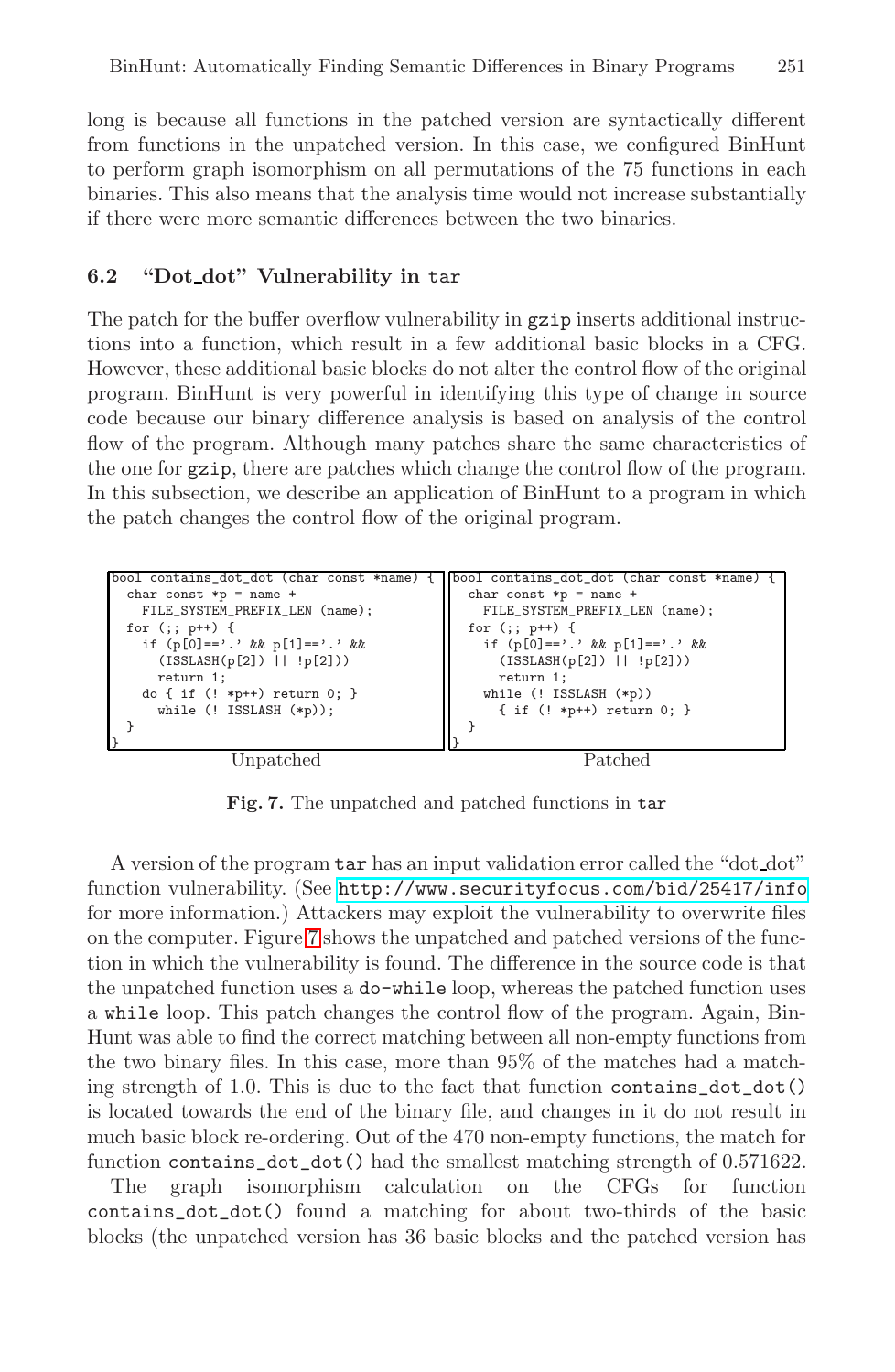#### 252 D. Gao, M.K. Reiter, and D. Song



<span id="page-14-0"></span>[F](#page-14-0)ig. 8. Part of the CFGs of function contains\_dot\_dot()

37 basic blocks). Figure 9 shows the number of basic blocks that were matched with a matching strength less than the value on the x-axis. The analysis of the unmatched basic blocks to identify the vulnerability required a little more effort because of the changes in control flow. Figure 8 shows part of the CFGs of the unpatched and patched function contains\_dot\_dot().

As can be seen from Fig. 8, a loop exists in both CFGs, i.e., the path between basic block number 8 and 18 in the unpatched function and the path between basic block number 9 and number 8 in the patched function. There is a special basic block that does the comparison of a byte with the character "/" (ASCII 0x2f); this is basic block 12 in the unpatched function and basic block 10 in the patched version. It can been seen from the CFGs that the comparison is performed in the middle of the loop in the unpatched function, and at the beginning of the loop in the patched function. With this, the vulnerability is found.



**Fig. 9.** Matching strengths of basic blocks in contains dot dot() (CDF)

In this case study, there are more than 41,000 instructions in each of the two binaries. It took about 30 minutes for BinHunt to finish the analysis.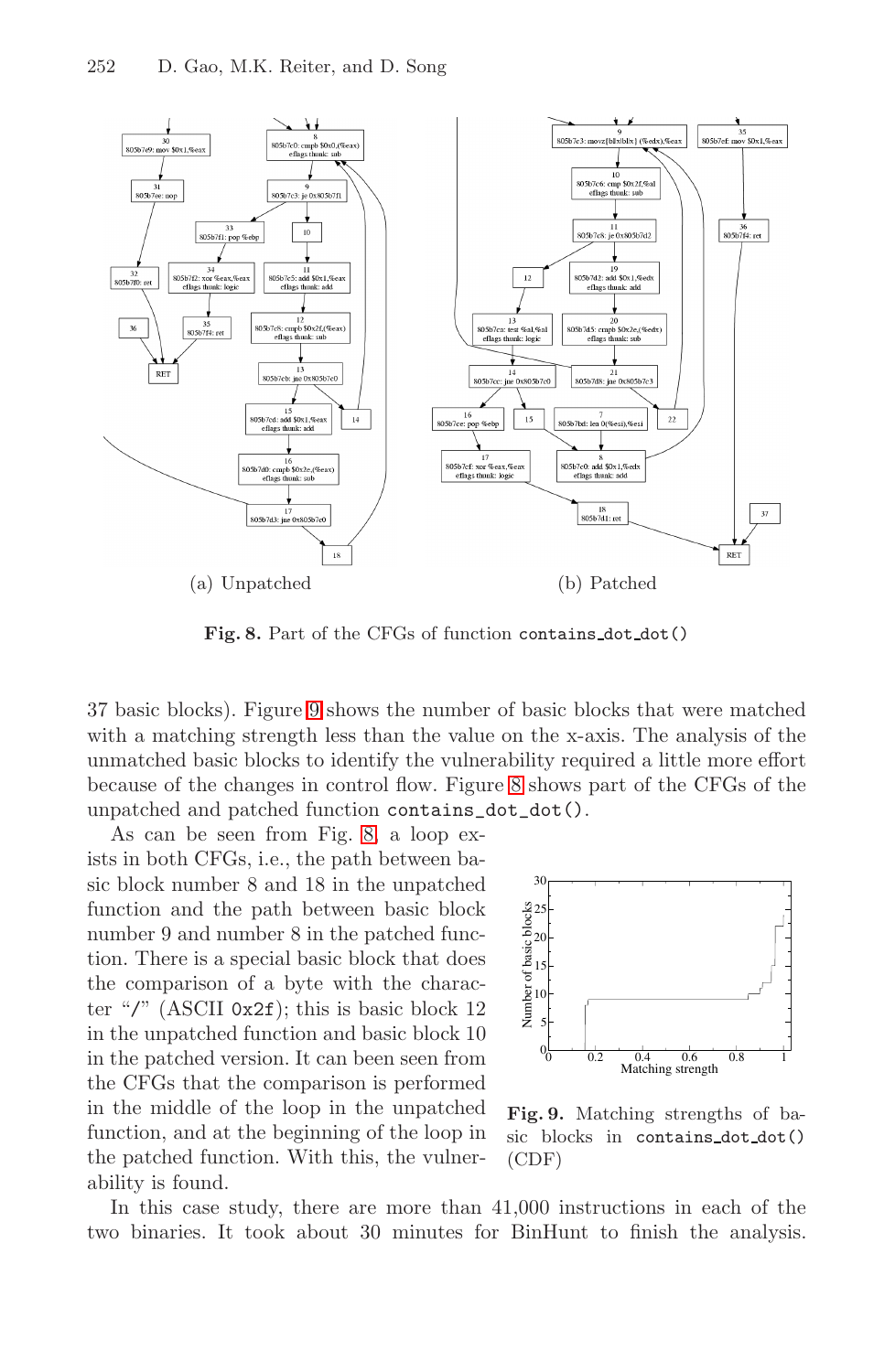One of the reasons why it took only 30 minutes is that some of the functions in the two binaries are exactly the same, and so BinHunt did not need to perform the graph isomorphism for these functions.

Another interesting thing to note is about different register allocation. Figure 10 shows the first few basic blocks of function contains\_dot\_dot() for both the unpatched and patched versions. We can see from basic block number 2 that eax is used in the unpatched function, while edx is used in the patched function for the same purpose. This is



**Fig. 10.** Different register allocation for function contains dot dot()

an example of syntactic differences that BinHunt managed to skip when finding semantic differences.

#### **6.3 Application Folder Information Disclosure in** ASP.NET

The last case study we did was on Microsoft .NET framework 2.0 (ASP.NET). Unlike the previous two cases in which we compiled the source to obtain the binary executables independently, in this case study we downloaded the binary files directly from the software vendor. ASP.NET in many versions of Microsoft Windows allows remote attackers to bypass access restrictions vi[a un](#page-15-0)specified "URL paths" that can access Application Folder objects "explicitly by name" (CVE-2006-1300). This vulnerability occurs

<span id="page-15-0"></span>

**Fig. 11.** Matching strengths of functions in ASP.NET (CDF)

because ASP.NET only checks for slash ("/") and does not consider %5c (the ASCII code for "\") when checking for accessibility.

BinHunt found that there are 38 non-empty functions in the unpatched versions of the binary files and 39 non-empty functions in the patched version, and found the correct matching for 38 functions. Figure 11 shows the number of functions that were matched with a matching strength less than the value on the x-axis. We can see that all matched functions had a high matching strength.

In this case study, it was trivial to find the semantic difference as it corresponds to an unmatched function FlipSlashes(), which is called from function HttpFilterProc() to perform additional checks. BinHunt managed to locate the unmatched basic block in function HttpFilterProc() which corresponds to the call of FlipSlashes(). This case study shows that BinHunt works as expected on binary files downloaded directly from the software vendor.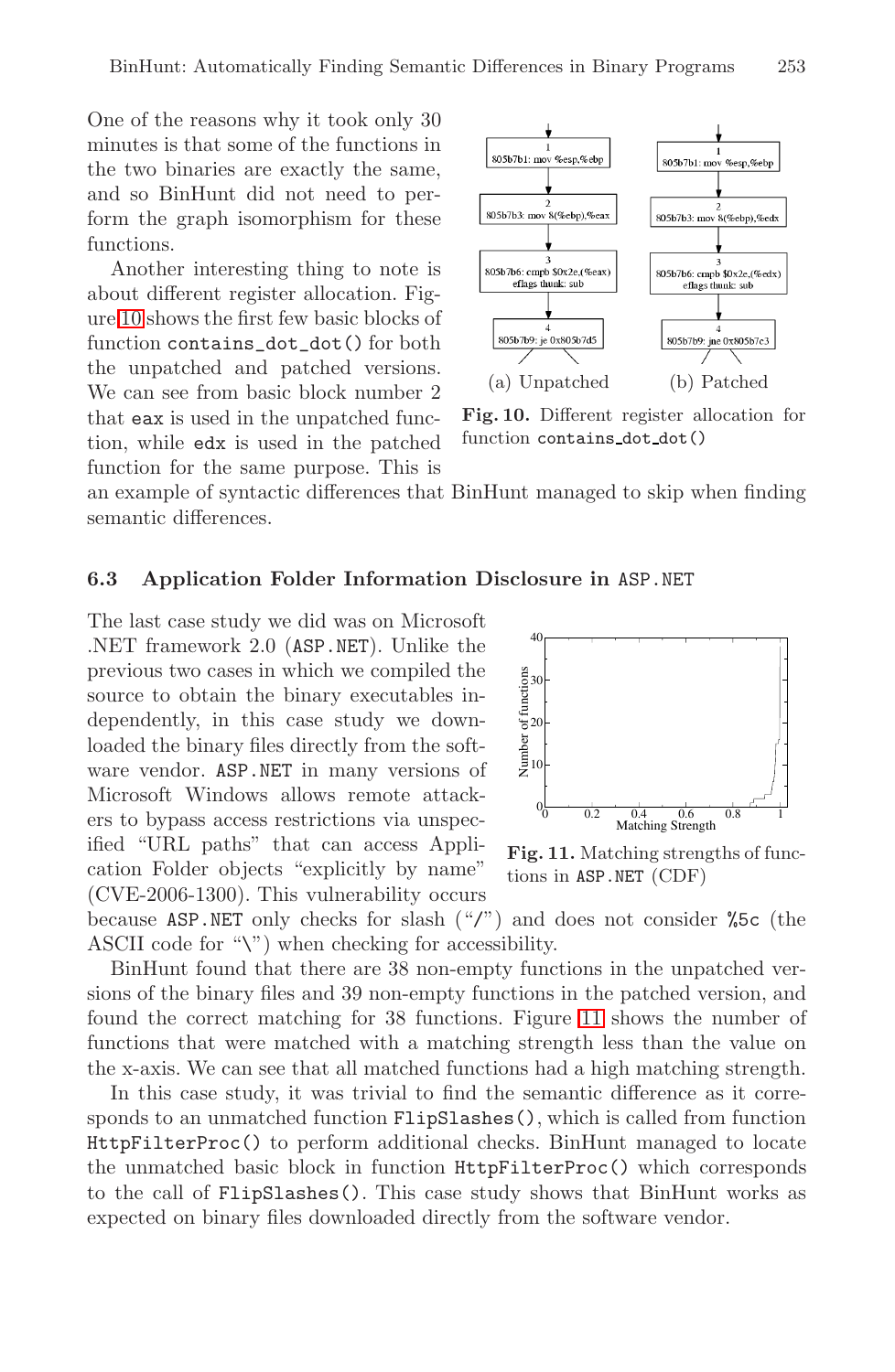# **7 Related Work**

The structural comparison tools BinDiff [4] (and its extension [3]) and Bind-View (http://www.bindview.com/Services/Razor/Papers/2004/comparing binaries.cfm) are most related to our work. These tools construct a maximal su[bg](#page-7-0)raph isomorphism between the sets of functions in two versions of the same executable file. There are two major distinctions between these systems and BinHunt.

First, BinHunt contributes a more thorough technique for identifying the maximum common subgrap[h is](#page-6-0)omorphism. BinDiff and BindView use a greedy method to extend a matching, and thus an erroneous match will propagate, leading to a failure to find the maximum subgraph isomorphism. In comparison, BinHunt uses a backtracking technique to find the maximum isomorphic subgraphs (see Sect. 5). While in general this would be exceedingly expensive, we develop optimizations to make it practical. Inaccurate matches added to the result will be replaced by better ones subsequently in the backtracking process.

Second, BinHunt uses a novel techni[que](#page-17-9) for basic block comparison using symbolic execution and theorem proving (see Sect. 4). This method can determine if two basic blocks are functionally equivalent, which overcomes the difficulty encountered when, e.g., basic blocks use different register allocations. In contrast, BinDiff uses heuristics to test if two graphs or basic blocks are similar. For example, BinDiff compares two graphs by calculating the number of basic blocks, edges and callers. BindView matches basic blocks based on instructions present in them. Due to the reliance on comparing actual instructions, a significant number of locations are falsely identified as changes [3].

There are also binary difference analysis tools to produce and apply patches (bsdiff, bspatch, xdelta, jdiff, jpatch, etc.). They capture all syntactic differences between binaries; as described previously, such differences may not correspond to semantic differences, and so they do not suffice for the goals of this paper.

## **8 Conclusion and Limitations**

In this paper, we define the problem of finding semantic differences in binary executables, and introduce a novel technique BinHunt based on control flow analysis. When compared with previous techniques, BinHunt uses a more thorough graph isomorphism technique for identifying the maximum common induced subgraph isomorphism. Unlike previous techniques, BinHunt does not rely on many heuristics when finding the maximum common subgraph. BinHunt also makes use of a novel technique to compare the functionality of two basic blocks using symbolic execution and theorem proving. In case studies on different versions of three common programs, we showed that BinHunt is able to find the semantic differences with high accuracy.

A limitation of BinHunt is that its analysis efficiency drops when the number of semantic differences between binary files increases. This is due to the graph isomorphism technique that BinHunt uses. The backtracking algorithm works